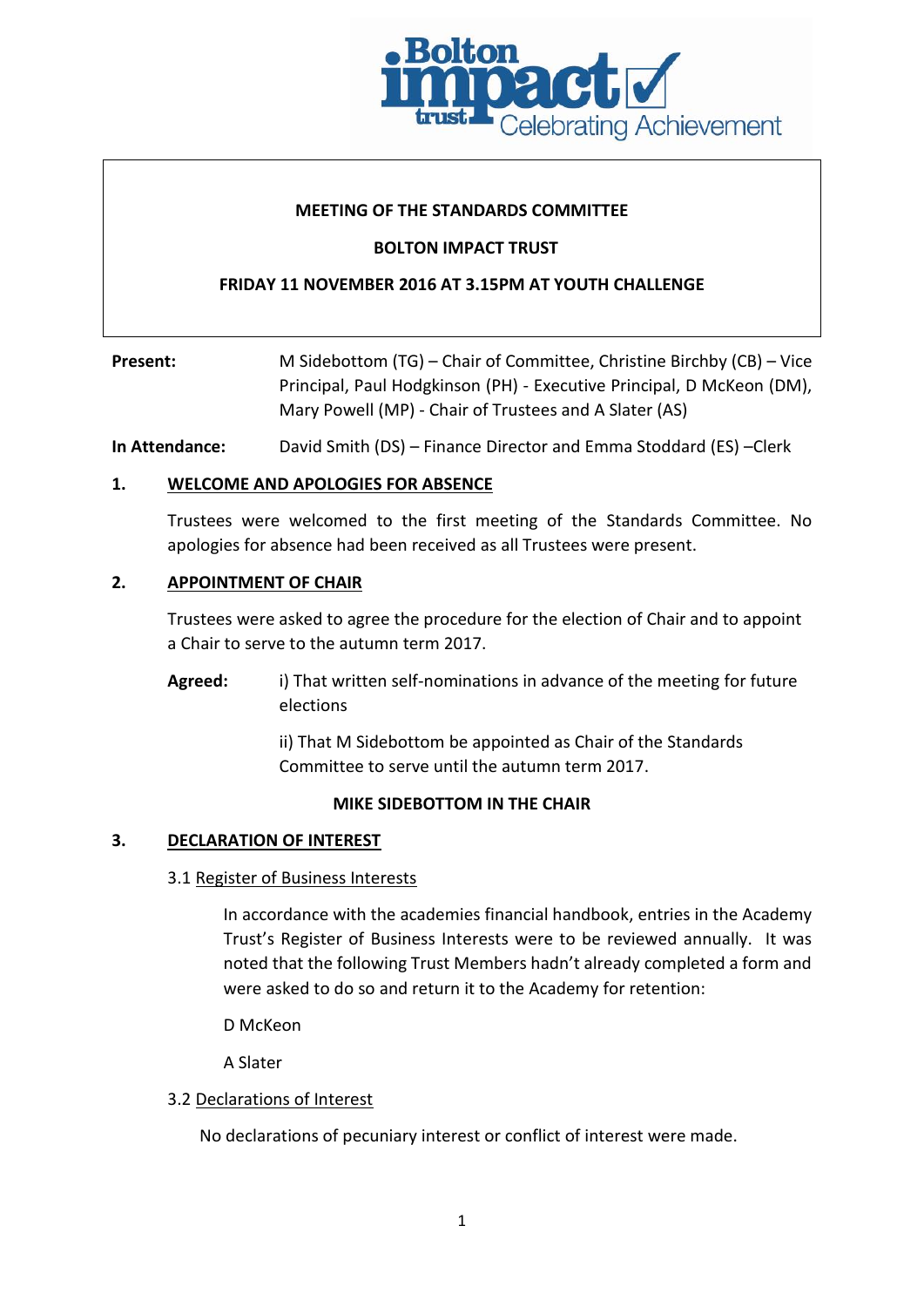

# **4. MEMBERSHIP / GOVERNANCE ISSUES**

Trustees were directed to the committee's terms of reference. PH reported that in response to Trustee suggestions a checklist of the responsibilities of the committee had been produced and the majority of items were included on today's agenda.

**Agreed:** That the committee's terms of reference be approved and adopted

## **5. NOTIFICIATION OF ANY OTHER BUSINESS**

There were no items of Any Other Business reported.

## **6. KPI PROCESS UPDATE**

Members of the committee were directed to the Provisional Rolling Note of Visit 2016/17 from the School Improvement Partner (SIP) visits on 19 May and 20 June 2016.

A Trustee referred to the SIP's suggestion that the Academy would benefit from joining PiXL as a matter of urgency and asked whether this would relevant for the Trust. PH reported that BKSB assessment was used previously but was now out of date so alternative systems needed to be explored. The SIP had reported that 'the use of PiXL's Personal Learning Checklists would enable teachers to secure progress from a strong base as will the wide ranging teaching, learning and assessment strategies'. CB reported that she had attended a PiXL briefing, in response to questions about whether PiXL could replace current systems, CB reported that she felt PiXL could enhance systems rather than replacing them. DM reported that he would provide contact details for CB so she could obtain further information.

Trustees discussed benchmarking and the need to secure a reliable baseline. The Academy would be investing in CATS 4 tests to provide a baseline and an estimate of likely outcomes at KS4. PH stated that consideration needed to be given as to whether this would be standardised across the academies.

AS was to undertake a piece of work which would focus on developing three aspects:

- Baseline Testing (Ability)
- Formative assessment (Attainment)
- Summative assessment (Attitude)

AS reported that CATS 4 tests were now available online so were not as onerous as they used to be. MP suggested that the Academy could use a sample of pupils to complete the CATS 4 tests.

CB informed Trustees that the same test paper would be used in Maths across the Academies.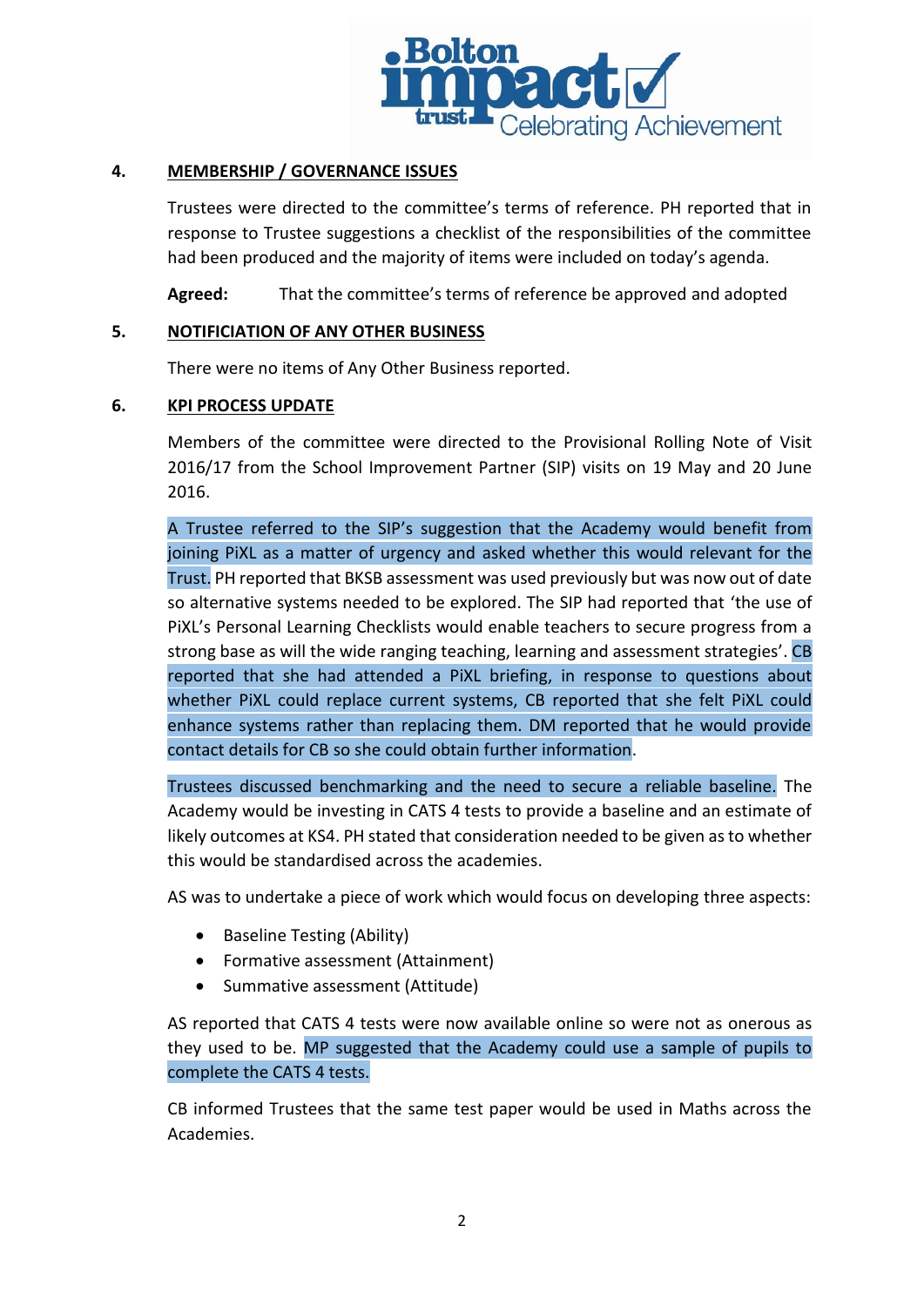

PH stated that he would be happy to bring some systems to the next committee meeting for further discussion.

**Action:** Clerk (Next agenda – Report back from the Hub)

## **7. SUMMER 2016 GENERAL PERFORMANCE KPI SUMMARY**

Trustees were directed to the Pupil Performance KPIs (Summer 2016) for each Academy and an update was provided. A Trustee stated that it was hard to see what the Academy judgement was from the report and suggested that red/amber/green ratings be added to future reports, it was also suggested that other PRU data be provided for comparison. A Trustee asked if the KPIs had been set at the start of the year, PH explained that they hadn't but would be this year.

PH referred to the attendance figures for Lever Park (86%) and stated although this was low it was a significant improvement on previous years. A Trustee requested that historical data also be added to the report for comparison.

A Trustee expressed concern that the progress data in Maths at Lever Park was significantly lower than in English and asked why this was the case. PH explained that at the time there had been many priorities at the school and focus on maths may have slipped due to this however there were now new systems in place to prevent this happening again. A Trustee stated that there needed to be focus on teaching across the board at Lever Park.

PH reported that the committee would need to consider 'what does success looks like'. A Trustee suggested that a Contextual Benchmarking process be developed. PH stated that he would produce a piece of work to support this and it was suggested that a group of Trustees meet to discuss this further.

- **Agreed:** That a group of Trustees meet to discuss a Contextual Benchmarking process
- **Action:** PH (add red/amber/green ratings, benchmarking and historical comparisons to KPI summary)

## **8. QUALITY OF TEACHING REPORT AUTUMN TERM**

CB reported that Teachers' Performance Management had been completed across the Academies with joint observations taking place with herself and the Academy Lead to ensure an agreement of standards and expectations. Appraisal targets across the Trust would focus on improving standards of Teaching and Learning and embedding new scheme of work in Maths and English.

Trustees discussed the quality of Teaching at each Academy. A Trustee asked if the judgements given from purely from lesson observations or from a typicality of teaching. CB explained that the judgements had been given from one off observations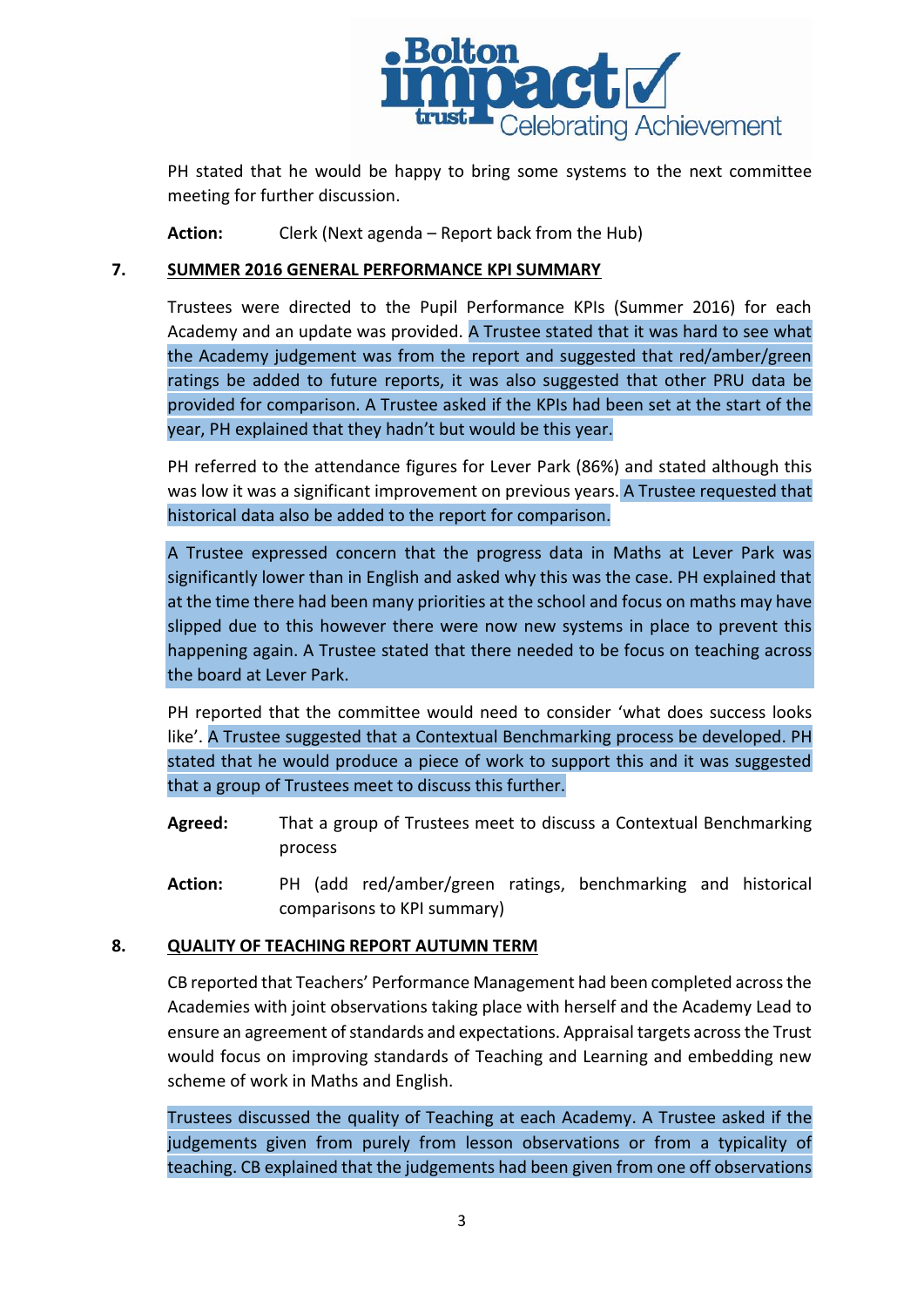

across the academies; MP stated that triangulation was needed and outcomes should be included in this process. CB invited a Trustee to join her on the next lessons observations. PH stated that the Trust was keen to conduct an 'INSTED' next year.

DM reported that David Hopkins carried out 1 day instructional tours and would provide quality assurance based on pedagogy and suggested that this may be something that the Trust might want to consider.

A Trustee asked what plans were in place to improve the Quality of Teaching & Learning at Lever Park. CB provided information regarding teachers currently judged at Grade 3 and 4 but added that Lever Park was a RI Academy and therefore it was expected that a higher level of support would currently be needed. CB added that she had presented the Vision for Improvement for Teaching & Learning to all Lever Park staff. MP stated that she would like assurance that a robust plan was in place to improve Teaching at Lever Park and that the school was receiving intensive support over and above the other academies. Trustees were informed that further strategies were outlined in the non-negotiable Lever Park Support Plan. A Trustee questioned if there was enough outstanding teaching at Lever Park for the NQTs to observe or if they needed to visit other academies across the Trust.

**Agreed:** To receive and note the Quality of Teaching report

# **9. CURRICULUM UPDATE**

CB reported that the biggest curriculum changes had been at Lever Park with EdExcel Maths introduced at KS3 and KS4 and BTech Level 1 instead of GCSE PE. A Trustee asked if the Academy had any specialist Science teachers. CB explained that there was a specialist Science teacher at the Young Mums Academy but it would be difficult to utilise this member of staff due to her roles and responsibilities as Deputy Head. Science was being delivered at Lever Park via a supply teacher. In response to further questions CB explained that there were no laboratory facilities within the Trust and therefore the academies could not deliver Double Science and a longer term plan was needed for Science. A Trustee suggested that the Trust could develop links with Smithills High School.

MP left the meeting at this point.

## **10. CPD REPORT**

Trustees were directed to the CPD report for each academy. PH referred to the Pathological Demand Avoidance training completed by Lever Park staff and explained that there was an increase in the complexity of issues and needs of pupils. PH added that staff faced very unique challenges in their daily work.

# **11. SUPPORT PACKAGE FOR LEVER PARK**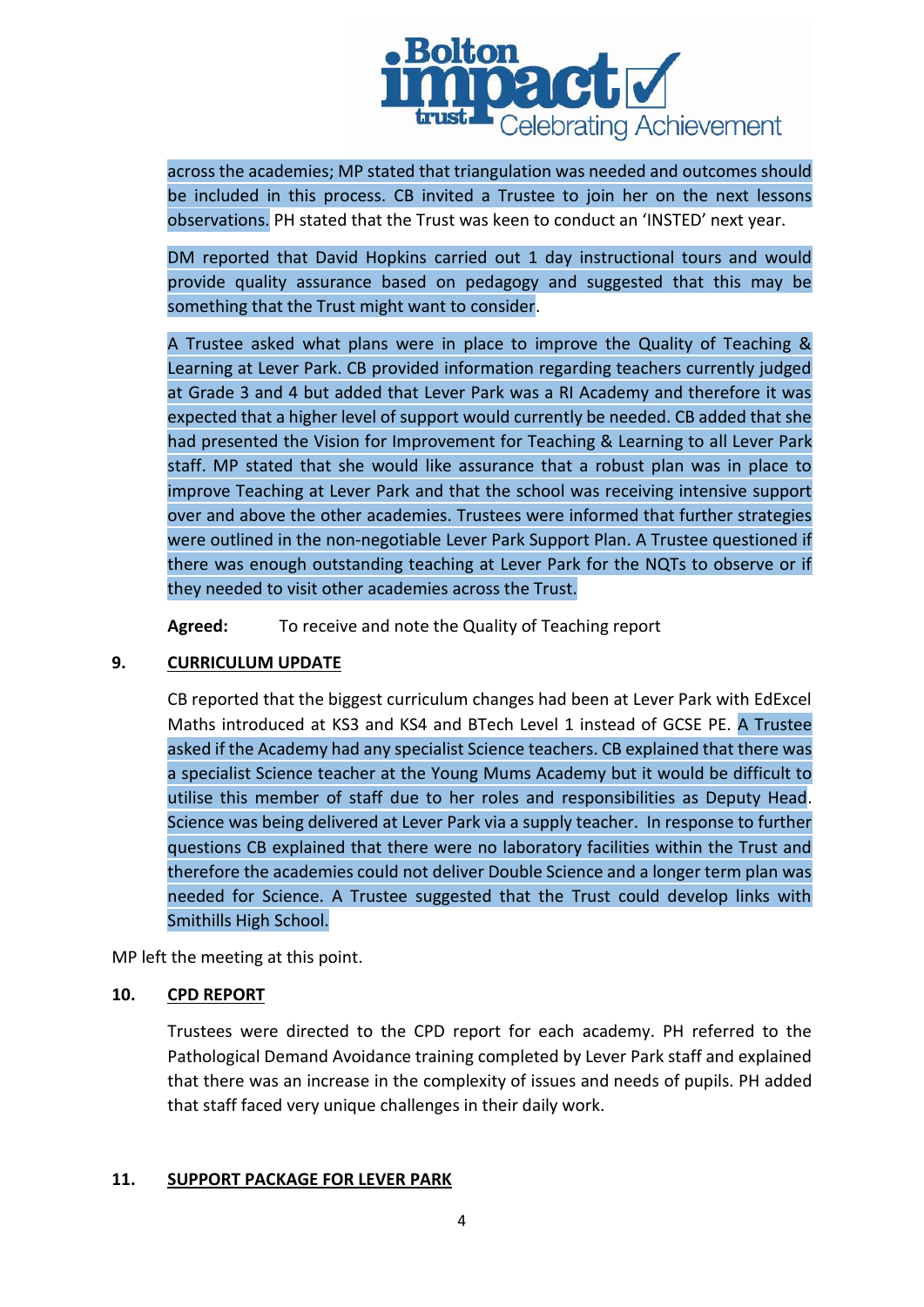

Trustees were directed to the Support Package for Lever Park and it was noted that discussions had taken place throughout the meeting regarding this. The Chair of the Committee requested that timelines for actions and recommendations be added to the report so these could be monitored by Trustees.

The Chair questioned whether too much provision was being offered at Lever Park. AS suggested that D Swan be invited into school to work with staff and raise expectations in Maths. PH reported that there were very few specialist teachers and this would need to be addressed.

**Action:** CB (add timelines for actions and recommendations to LP report)

## **12. DATES OF NEXT TRUSTEE COMMITTEE MEETINGS**

PH reported that the Finance & Resource Committee members had requested that another Trustee join their committee to provide an additional layer of scrutiny.

- **Agreed:** i) That A Slater join the Finance & Resources Committee
	- ii) That the next Standards Committee meetings be held as follows:

Friday 10 March 2017 at 3.30pm

Friday 9 June 2017 at 3.30pm

## **13. CONSENT TO ABSENCE**

All Trustees were present at today's meeting.

## **14. ANY OTHER URGENT BUSINESS**

There were no items of Any Other Business reported.

## **15. CONFIDENTIALITY**

**Agreed:** That none of the matters discussed at this meeting be designated as confidential in accordance with the Academy's Memorandum and Articles of Association.

With no further business the meeting closed at 4.45pm